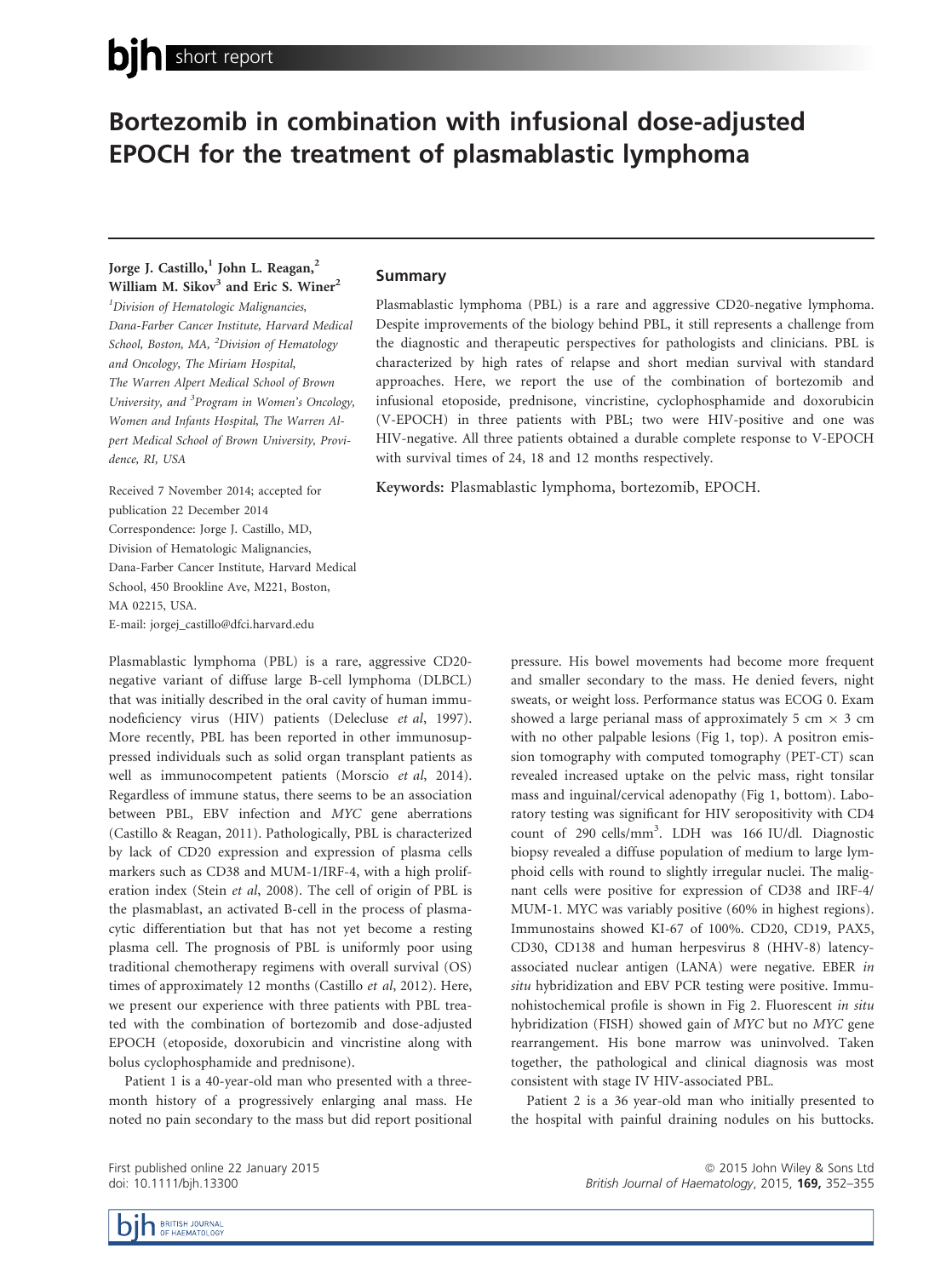

Fig 1. The upper panel shows a large perianal lesion before therapy with V-EPOCH (left), and post-treatment complete resolution (right). The lower panel shows increased 18F-FDG uptake in the right retropharyngeal and perirectal areas before therapy (left), and posttreatment lack of 18F-FDG uptake (right).

The nodules were first noticed 2 weeks before presentation, gradually increased in size, became painful, and developed a malodorous scent. The patient denied fevers, night sweats, or weight loss. Performance status was ECOG 0. On exam, a 3– 4 cm mass on the right buttock was noted to be draining serous fluid while a large right-sided mass was identified on digital rectal examination. Initial laboratory evaluation was significant for a positive HIV test, CD4 count of 34 cells/ mm<sup>3</sup>, and LDH of 203 IU/dl. CT scan of abdomen and pelvis disclosed 16 cm  $\times$  9 cm  $\times$  8 cm solid mass with fistulous tracts to buttocks. CT scan of the chest showed 26 and 07 cm right upper lobe nodules. Biopsy of the mass showed large neoplastic cells with round to slightly irregular nuclei. The malignant cells were positive for KI-67 (90–100%), CD138 and IRF-4/MUM-1 while expression of CD20, CD19, PAX5, CD45, CD30 and HHV-8 LANA were negative. EBER in situ hybridization and PCR for EBV were positive. Molecular studies were also positive for immunoglobulin heavy chain gene rearrangement. His bone marrow was uninvolved. The above diagnosis was considered consistent with stage IV HIV-associated PBL.

Patient 3 is a 66 year-old male gastroenterologist with history of diverticulitis who presented with a 2-week course of worsening left lower quadrant abdominal pain, hematochezia and constipation. After a failed trial of antibiotics, the patient decided to self-scope, and found a 5-cm non-obstructive (75% stenosis) sigmoid mass located 25 cm from the anal verge. There were no fevers, night sweats or weight loss. Performance status was ECOG 0. CT scans did not reveal additional areas of involvement. The patient underwent a left hemicolectomy from the splenic flexure to the rectosigmoid junction. The pathology examination of the mass and six out of 21 lymph nodes revealed diffuse involvement by large cells with round nuclei. The malignant cells were negative for CD19 and CD20 but positive for CD138 and MUM-1/IRF-4. KI-67 expression was >90%. MYC was expressed in 15% of malignant cells. HIV ELISA was negative and bone marrow was uninvolved. The final diagnosis was stage II PBL in an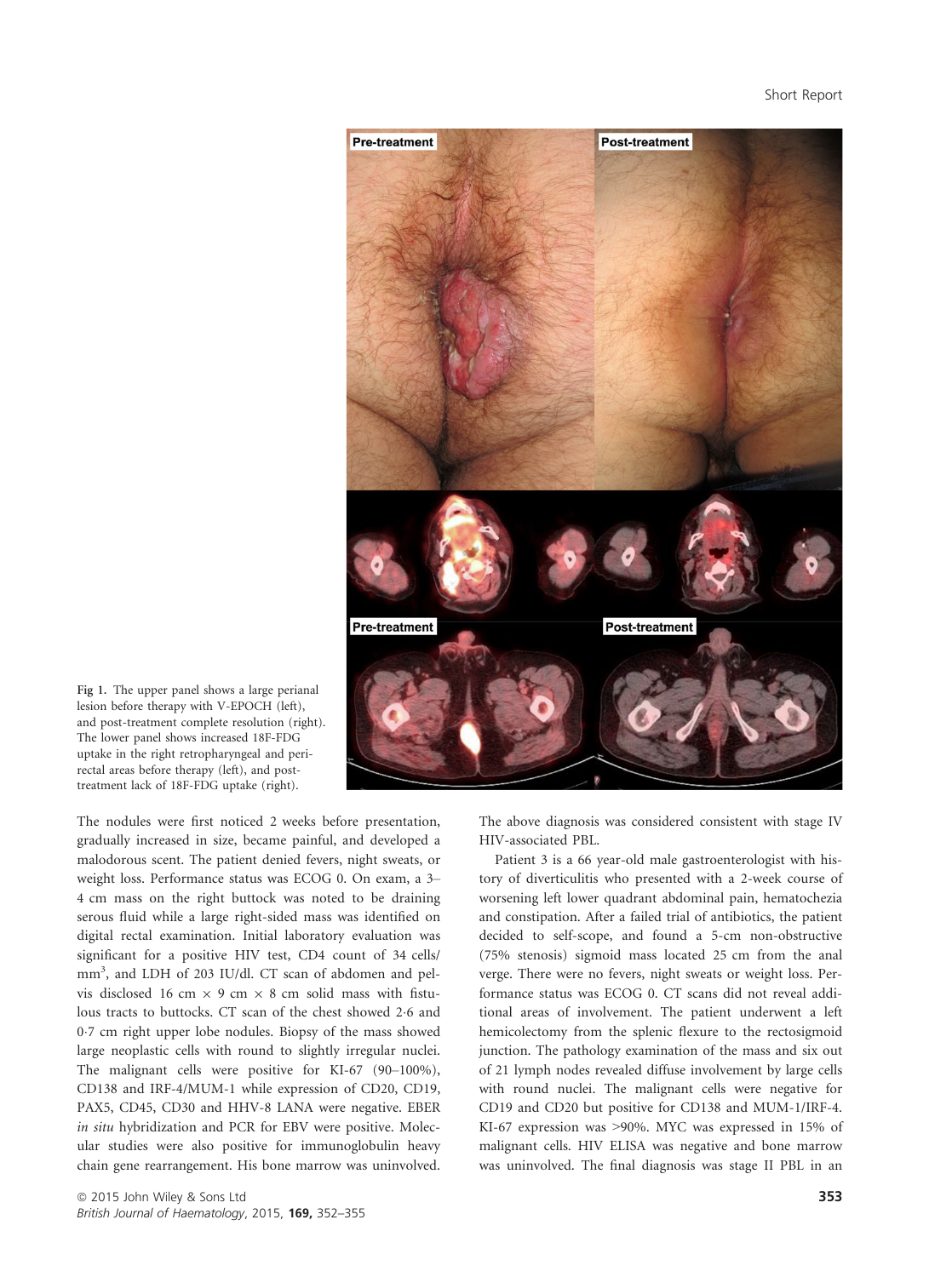Short Report



Fig 2. The pathological profile of a patient with HIV-associated PBL is shown here. The malignant cells did not express CD20 but were strongly positive for the plasma cells markers CD38 and IRF-4/MUM-1. The proliferation index was high with KI-67 expression of almost 100%. MYC expression was seen in approximately 60% of the malignant cells. EBER in situ hybridization shows active EBV infection in the malignant cells.

HIV-negative, otherwise immunocompetent individual. PET/ CT performed after surgery but before initiation of therapy showed no areas of increased FDG avidity.

Each patient was initiated on dose-adjusted EPOCH in combination with bortezomib at a dose of  $1.3 \text{ mg/m}^2$ administered subcutaneously (SQ) on days 1, 4, 8 and 11 on a 21-d cycle (V-EPOCH). Supportive therapy consisted on daily acyclovir 400 mg PO twice daily or valacyclovir 1000 mg PO once daily for herpes zoster prophylaxis, double-strength trimethoprim/sulfamethoxazole PO once daily three times a week or dapsone 100 mg PO once daily for Pneumocystis carinii prophylaxis, and pegfilgrastim 6 mg SQ on day 6 of V-EPOCH. Intrathecal liposomal cytarabine 50 mg was administered on day 2 of each cycle. Prior to intrathecal injection, 5–10 cc of cerebrospinal fluid was obtained and submitted for flow cytometry analysis.

Patients 1 and 3 developed grade 4 thrombocytopenia, which prompted holding of bortezomib on day 11 of each cycle. Patient 1 experienced herpes zoster reactivation following 3rd cycle of V-EPOCH, despite prophylaxis, likely associated with non-compliance. Patient 2 developed grade 2 peripheral neuropathy and prolonged thrombocytopenia during his 5th treatment cycle. Patient 3 developed small bowel obstruction after second cycle of V-EPOCH, which prompted continuation of therapy without vincristine. Both HIV-positive patients received combination antiretroviral therapy with efavirenz, emtricitabine and tenofovir concurrently with V-EPOCH. A dramatic reduction in tumour size was seen in both HIV-positive individuals following treatment (Fig 1). Patients 1 and 3 completed 6 total cycles of therapy. Patient 2 completed 5 cycles of V-EPOCH. Additional cycles were held for thrombocytopenia and neuropathy, which resolved after holding therapy. All patients showed complete resolution of FDG avidity by PET scans at the end of treatment (Fig 1). Monitoring with serial CT scans every 3 months was instituted. Currently, the disease-free survival times for patients 1, 2 and 3 are 24, 18 and 12 months respectively. All patients were referred for consolidative high-dose chemotherapy with autologous stem cell rescue (ASCT) in first remission, but declined. No patient has required additional treatment beyond V-EPOCH.

Here, we report three patients with a pathological diagnosis of PBL, two HIV-positive patients and one HIV-negative apparently immunocompetent patient, treated with frontline V-EPOCH. Patients attained a complete response and remain disease-free after therapy completion with relatively acceptable